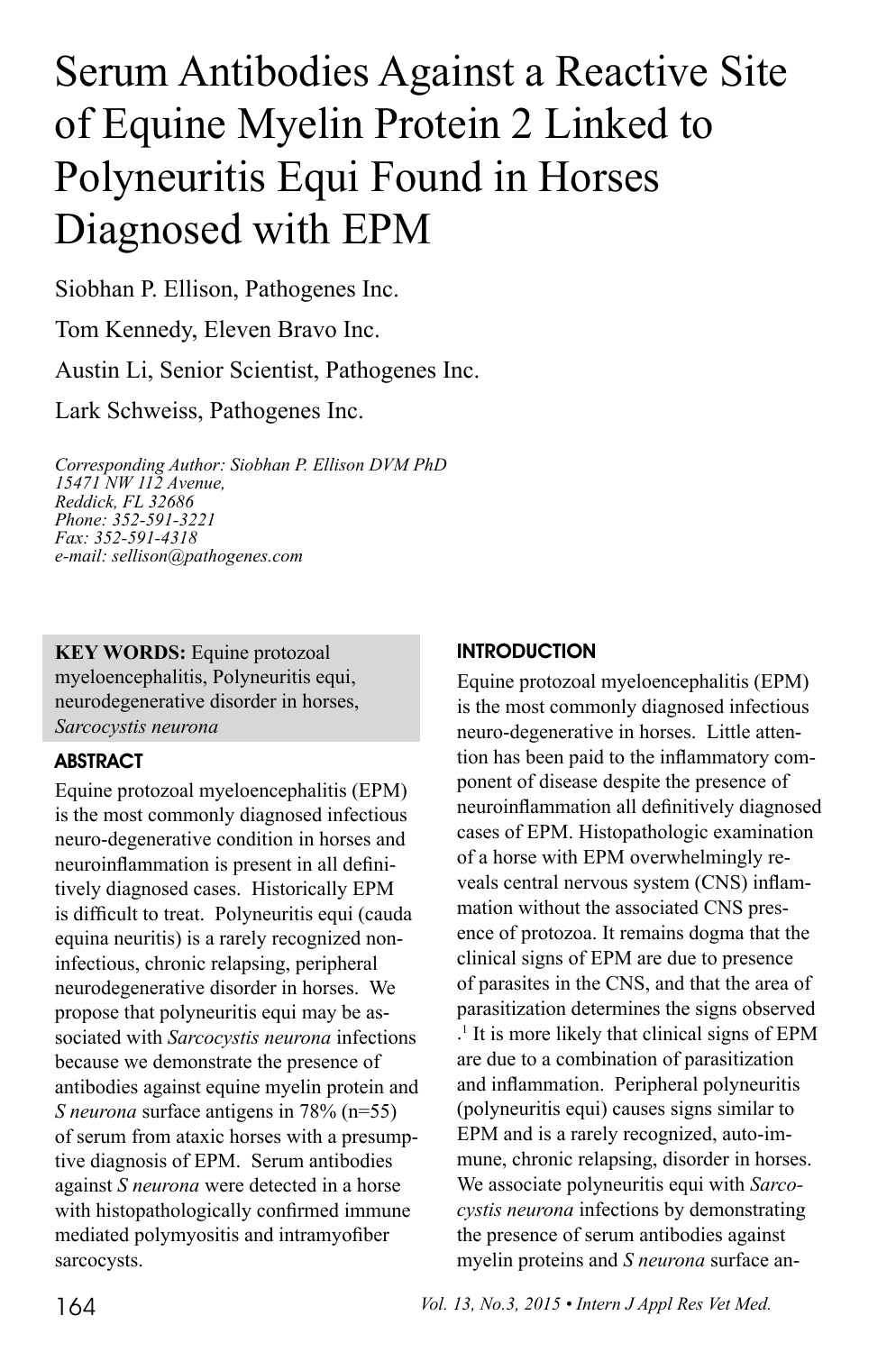tigens in ataxic horses. Serum antibodies against *S neurona*  were detected in a horse with histopathologically confirmed immune-mediated polymyositis and intramyofiber sarcocysts.

A large number of clinically normal horses have circulating antibodies to S neurona.<sup>1</sup> *Sarcocystis neurona* seropositive horses can have neurologic disease that is unrelated to S neurona. An unusual neurodegenerative disease with clinical signs similar to sarcocystosis is polyneuritis equi. Detection of anti-equine myelin P2 antibodies in horses with polyneuritis equi was first reported in 1981.<sup>5</sup> 6 The pathology and clinical

finding of polyneuritis equi were initially described in 1897 in Germany, and has since been reported in Europe and the United States<sup>7</sup>

Polyneuritis equi is a progressive, chronic, and often relapsing-remitting disease that affects the sacral and coccygeal nerves leading to paralysis of the tail, rectum, and bladder, with loss of sensation in the sacral dermatomes with surrounding hyperesthesia. This disease is often accompanied with cranial nerve paralysis, particularly the facial and trigeminal nerves. The cranial deficits may precede clinical signs associated with involvement of the sacral and coccygeal nerves. Clinical signs of polyneuritis equi can include behavior changes, ataxia, proprioceptive deficits, and possibly a sidewinding gait. $879$  Antemortem diagnosis of polyneuritis equi by histopathology and circulating myelin protein serum antibodies have been described.6 8 Rostami and Gregorian indicated that anti-myelin serum antibodies may differentiate this T cell mediated peripheral neuritis from clinical signs associated with conditions that induce CNS lesions in horses.

The etiology of polyneuritis equi is unknown. The prevailing theory as to the

*Figure 1. Amino acid sequence of MPP with putative epitope homology with S neurona and IL6 by colored lines beneath the sequence. The broken gray line above the sequence indicates non-disease inducing peptide and the solid black line indicates the putative T cell epitope for the clinical and histological disease.*

**GFKNTEISFKLGGEFEETTADN** 

- - - - -

Areas of amino acid homology between myelin protein peptide, S neurona, and equine IL6

| Epitope       | Amino acid       |
|---------------|------------------|
|               | sequence         |
| SnSAG4        | <b>NTEISFKLG</b> |
| SnSAG6        | <b>EFEETTAD</b>  |
| SnSAG5        | <b>SFKLG</b>     |
| <b>SnSAG1</b> | <b>FEET</b>      |
| Equine IL6    | <b>TTAD</b>      |

cause of polyneuritis equi is that it is immune mediated. Likely causes are an allergic neuritis in response to antigen released by trauma, infection, or a post-infectious allergic neuritis. Polyneuritis equi is comparable in its pathogeneses and lesions to the human Guillain-Barre syndrome and its laboratory model, experimental allergic (autoimmune) neuritis  $(EAN)$ .<sup>7</sup> Similar associations between anti-myelin proteins and disease are made in humans with multiple sclerosis (MS).

*Sarcocystis neurona* infections can result in signs of involvement of cauda equinae, thus the diseases look similar. A causal relationship between *S neurona* infections and polyneuritis equi has not been established. We hypothesize that immune reactions to *S neurona* infections may initiate inflammation that can develop into polyneuritis equi. Untreated neurologically abnormal horses may have serum antibodies against equine neurogenic myelin protein P2, (MP2), and S neurona.<sup>56789</sup>

Evidence suggests that levamisole can alter immune mediated disease and the clinical course of MS in humans.10 Levamisole HCl inhibits the production of IL6, a pleiotropic cytokine that can be pro-inflammatory, in mice, dogs, and humans.<sup>11 12 13</sup>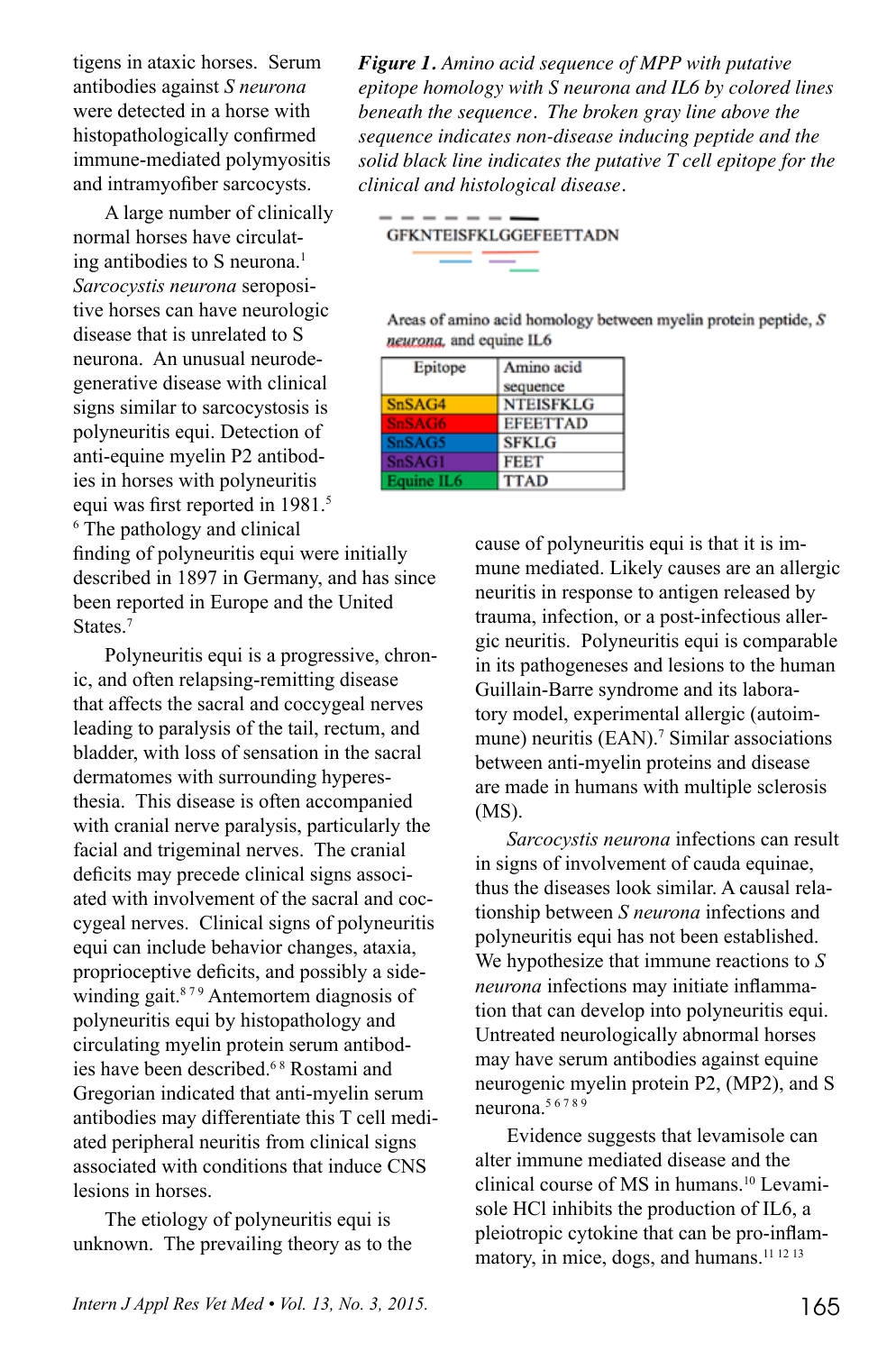<sup>14</sup> A clinical response to levamisole HCl in horses with chronic, relapsing signs of EPM has been reported.<sup>2</sup> In this study, a clinical response to levamisole HCl was investigated.

# MATERIALS AND METHODS

*Sarcocystis neurona* SnSAG 1, 5, 6 ELISA was performed as previously reported.<sup>15</sup> A 22 amino acid peptide (myelin protein peptide, MPP) that corresponds to the neuritogenic site on equine myelin protein associated with peripheral demyelinating disease, Figure 1, was synthesized (United BioSystems, Herndon VA) and used as antigen (MPP). Antigen coating dilution was optimized using a checkerboard titration with equine sera positive for anti-myelin antibodies. Sera was assayed by indirect ELISA using a modification of the Fordyce procedure using MPP coated and blocked plates.<sup>6</sup>

The plates were incubated for 2 hours at 37o C, washed, and alkaline phosphatase conjugated anti-horse whole molecule (Sigma, St. Louis MO) at 1:3000 was added and incubated for 30 minutes at 37o C. The plates were washed and reacted with PMPP for 15 and 30 minutes. Plates were read on a Molecular Devices ELISA plate reader, the reciprocal of the last dilution positive (OD 0.518 or greater OD 405) was recorded as the titer. A positive titer was a value  $>8$ .

## **Positive Control Sera for MPP**

One neurologically abnormal, 12-year-old, Warm Blood gelding (#10523) with serum antibodies against *S neurona* SAG 1, 5, 6 also had serum antibodies against MPP (titer 64) before any treatment. The horse was diagnosed with immune-mediated polymyositis and intramyofiber sarcocysts by histopathology (Oregon State University Veterinary Diagnostic Laboratory). Sera from this horse was used as a positive control in the assays.

## **Screen Sera for MPP Antibodies by ELISA**

Sera from horses (172) with clinical signs of EPM and 10 neurologically normal horses

were tested by MPP ELISA.

Pooled sera from positive horses and sera from horse 10523 were used as a positive controls for each MPP ELISA.

Fifty five Sera from Ataxic Horses, preand post-EPM Treatment, Were Tested for SnSAG 1, 5, 6 and MPP Antibodies

Sera from horses that met study entrance criteria were selected for evaluation. Study entrance criteria included horses that were ataxic (grade 1-4), under a veterinarians care, treated with levamisole HCl (1mg/ kg once daily for 10-24 days), an adjunct to anti-protozoal therapy, received a posttreatment exam, and had sera available for pre/post analysis. Horses were not included if there was no veterinarian exam, only one serum available, and horses had multiple therapies within 90 days. Fifty five neurologically abnormal horses were tested for serum antibodies against *S neurona* (SAG 1, 5, 6), C-reactive protein, and MPP by ELISA. Gait assessment scores (GAS) were assigned using the following criteria:

• GAS 0 no abnormalities;

• GAS 1 gait deficit just detected at a walk, drags limbs, circumducts limbs(s) on tight circling, mild weakness noted on tail pull-easily pulled off track, but regains normal stride in 1-2 steps;

• GAS 2 gait deficit easily detected and exaggerated by backing, turning or neck extension, swaying at walk, displays a wide based stance after tight circling, weakness on tail pull-easily pulled off track, and dos not return to normal stride for more than 3 steps.

• A GAS 3 was a gait deficit prominent on walking, turning or neck extension, unable to perform tight circles without falling backwards, weakness on tail pull easily pulled off track and almost falls, and doesn't regain normal stride.

• A GAS 4 was a horse that stumbles often, tripping spontaneously during exam, falls spontaneously and will fall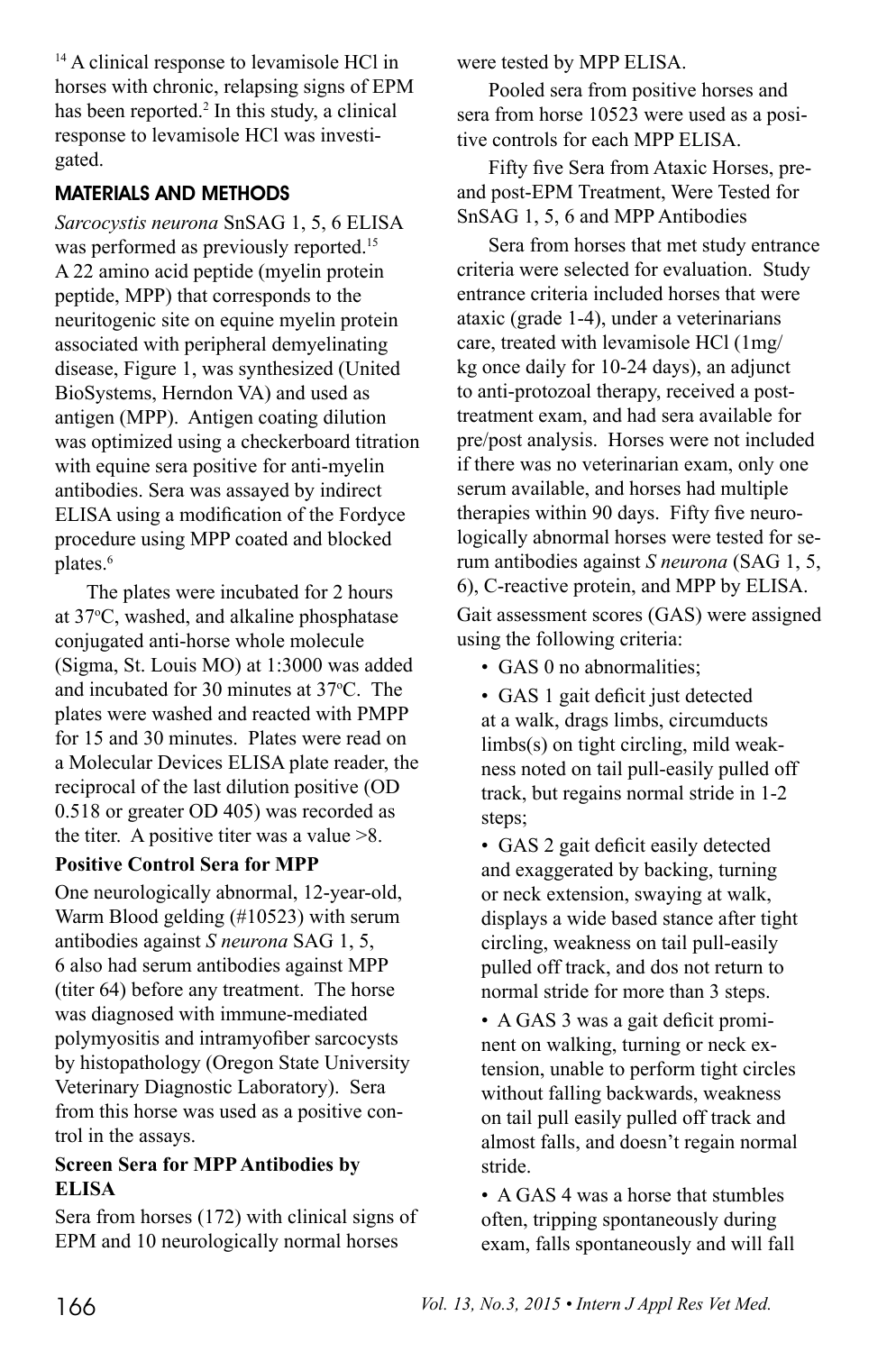*Table 1. Sera from 55 ataxic horses were examined for antibodies against S neurona and myelin protein peptide (MPP). The majority of horses were positive for MPP.* 

|                                        | MPP + $(78%)$   MPP - $(22%)$ |           |
|----------------------------------------|-------------------------------|-----------|
| <i>S. neurona</i> $SAG + (n=31, 56%)$  | 24 (56%)                      | 7(58%)    |
| <i>S. neurona</i> $SAG - (n=24, 44\%)$ | $19(44\%)$                    | $5(41\%)$ |

upon backing or tight circles, weakness on tail pull pulled off track, and could fall.

• A GAS 5 was a recumbent horse, unable to rise without assistance, may lean on a wall for support, spins to regain balance, and may have seizures.

The GAS assigned by a veterinarian were evaluated for success of treatment by evaluating a change in gait by the difference in score before and after treatment. Successful response to treatment was a change in GAS that was >0 and a treatment failure was a change in GAS that was < 0.

#### RESULTS

### **Screen Sera for MPP Antibodies by ELISA**

One hundred seventy two sera were tested for serum MPP antibodies by MPP ELISA. Seventy seven of 172 (45%) sera obtained from neurologically abnormal horses were positive for antibodies (MPP ELISA titer > 8) establishing that MPP reactive antibodies are detected in some horses.

Fifty five Sera from Ataxic Horses, preand post-EPM Treatment, Were Tested for SnSAG 1, 5, 6 and MPP Antibodies

Thirty one (56%) of sera from 55 ataxic horses were seropositive for *S neurona* and 24 (44%) were seronegative (Table 1). The majority of the horses (78%) were seropositive for MPP antibodies (Table 1). Twelve horses (22%) were MPP seronegative. Fifty-one sera were evaluated for serum C-reactive protein concentration (CRP) by capture ELISA. A serum CRP concentration >10 µgrams/ml was detected by capture ELISA in 66% (n=34) of the samples before treatment and a serum CRP concentration  $\leq$ 10 µgrams/ml was detected in 33% (n=17)

of the samples (data not shown).

Successful response to treatment measured by a change in gait score was evident in 23 (86%) of horses that were positive

by MPP ELISA and 25 (89%) of horses that were negative by MPP ELISA (Table 2).

#### **DISCUSSION**

Serum antibodies against *S neurona* and MPP were detected in a horse with histologically confirmed polymyositis and intramyofiber sarcocysts. We detected antibodies against MPP in 45% of the serum samples obtained from ataxic horses in this study. We did not detect MPP antibodies in normal horse serum (data not shown). A slight majority of horses with antibodies against *S neurona* were MPP positive in this study suggests that some of the clinical signs of EPM may be due to an autoimmune peripheral neuritis. Equine protozoal myeloencephalitis was suspected in horses with circulating *S neurona* antibodies and an abnormal gait.

It is recognized, from molecular analysis and population genetics, that SnSAG1, SnSAG5, and SnSAG6 surface antigens will predominate in the *S neurona* strains that

*Table 2. A change in gait assessment score (GAS) was evaluated post treatment. A successful response to treatment was noted in the majority of horses. There was no difference between treatment successes in horses that were MPP seropositive versus MPP seronegative (MPP measured prior to treatment). This indicates that treatment was unassociated with location of neurological disease because MPP is detected in horses with peripheral neuropathy and not neuropathy in the central nervous system.*

|             | $MPP +$ | MPP -     |
|-------------|---------|-----------|
| $(GAS) = 0$ | 4(14%)  | $3(11\%)$ |
| (GAS) > 0   | 23(86%) | 25(89%)   |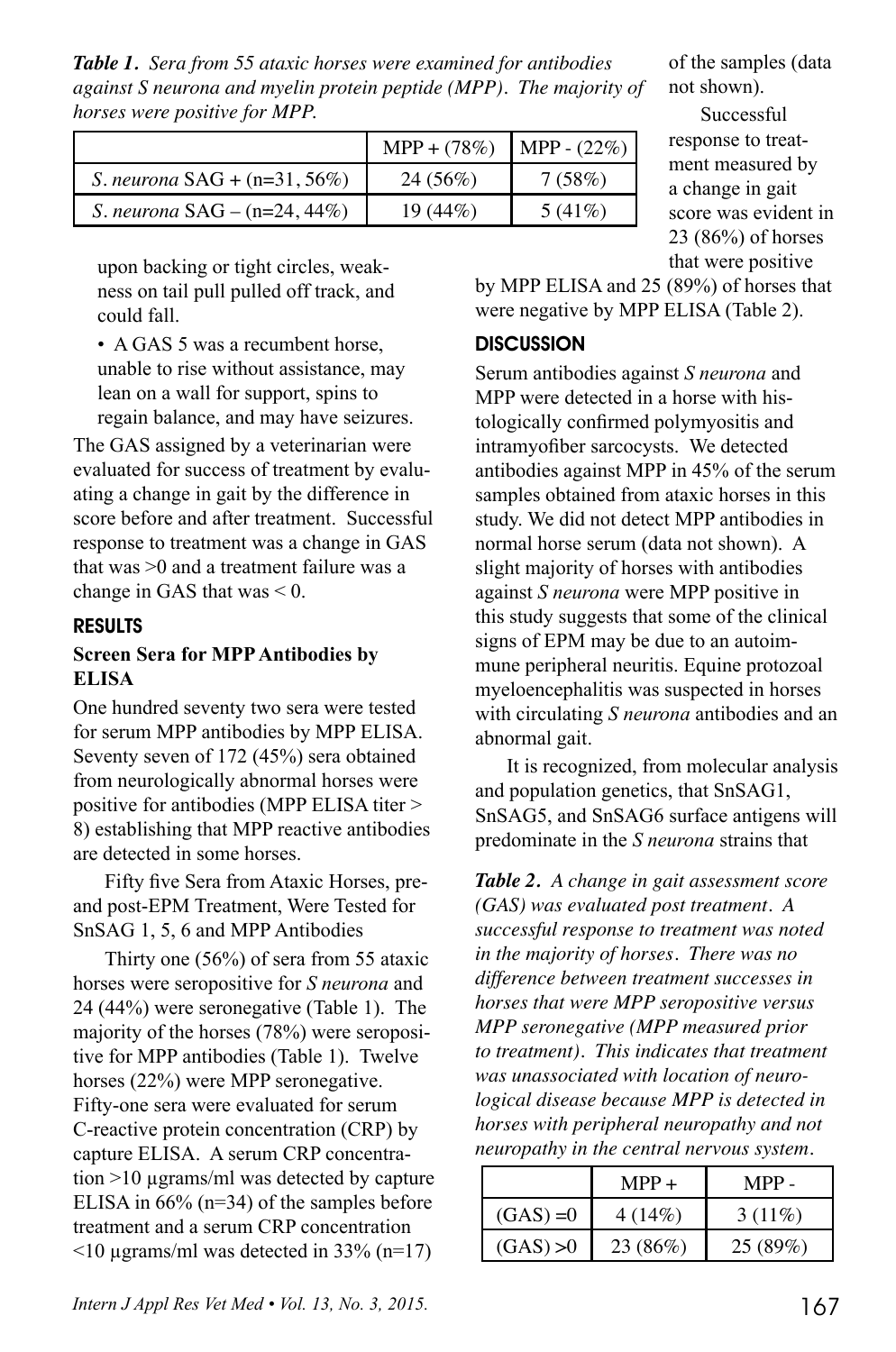circulate in nature and infect horses.<sup>1</sup> Highly specific bioassay using surface antigens SAG 1, 5, and 6 were useful to detect serum antibodies in horses with suspected EPM and were used in this study.12 13

Generally, antibodies against *S neurona*  and clinical neurological abnormalities are used to presumptively identify horses with EPM. Inflammatory lesions are often found in neural tissues postmortem from horses with EPM. Criteria for a histological diagnosis of EPM includes the presence of multifocal, asymmetric myelitis, with or without encephalitis, consisting of infiltrates of lymphocytes, macrophages, and occasional eosinophils forming wide cuffs of cells around blood vessels.14 The predominant microscopic lesion is reported as multifocal to coalescing areas of hemorrhage, nonsuppurative inflammation, and small foci of necrosis.<sup>1</sup> Perivascular cuffing by mononuclear cells can be evident in some areas. It is rare to find protozoa in neural tissues on post-mortem exam using immunohistochemistry, PCR, or culture. Polyneuritis equi is associated with the presence of equine myelin protein 2 auto-antibodies.5 6 Histological lesions associated with chronic polyneuritis equi are nonsuppurative inflammation of extradural nerve roots with perineural fibrosis and Wallerian degeneration. The inflammatory infiltrate can consist of lymphocytes, macrophages, and foci of neutrophils. Also, perineural fibrosis and perivascular lymphocytic cuffs with hemorrhage are found in affected areas.4 6 Demyelination is likely the primary pathophysiogical event with degeneration and fibrous tissue replacement of affected nerves. No viral, bacterial, fungal, or protozoal agents are associated with the lesions in polyneuritis equi.

Several studies indicate that MPP is a reasonable assay antigen to detect peripheral neuropathy in the horse. Myelin proteins are largely conserved across species allowing comparison of studies from lab animals. Peripheral and CNS derived myelin P2 in the horse is practically identical to other myelin P2 binding structures.<sup>16</sup> Induction of

experimental autoimmune neuritis (EAN) by whole peripheral nerve myelin P2 protein, or partial peptides derived from the whole protein, results in an inflammatory demyelinating disease in several species.17 The induction of EAN with myelin protein is dose-dependent.17 The neuritogenic site within the myelin protein was determined by inducing clinical and pathological signs of EAN in rats. A shorter synthetic peptide of myelin protein was ineffective at inducing pathological disease. The neuritogenic-containing myelin protein peptide is a logical choice for detecting anti-myelin antibodies in equine serum because this peptide contains the neuritogenic site that experimentally induces clinical signs of autoimmune neuritis.14

Anti-MMP antibodies are expected to preferentially detect peripheral neuropathies. Rats immunized with neuritogenic peptides of myelin protein develop extensive inflammatory demyelinating changes in ventral roots and sciatic nerves, but no central nervous system changes. Further, there was a positive correlation between the clinical severity of experimental disease, and the dose of the neuritogenic peptide in immunized rats. Lymph node cells from neuritogenic peptide-immunized rats generated reactive T cells specific for the MP2 peptide.<sup>17</sup> These data demonstrated a cellular immune response by T helper cells to the peptide.

Rostami and co-workers concluded that the antigenic site for EAN induction in rats is located within the 53-78 amino acid residues of the myelin protein peptide and that the neuritogenic peptide may contain an important T cell epitope (8-11 amino acids) for the induction of experimental disease as shown by adoptive transfer of disease to naïve rats.18 They assert that at least one T cell epitope for the induction of disease resides within the 53-78 residues of myelin P2 protein, which may be the antigenic site for the disease process.18 Interestingly, they showed that the induced cellular immune response to the MP2 protein was milder than induced responses to the neuritogenic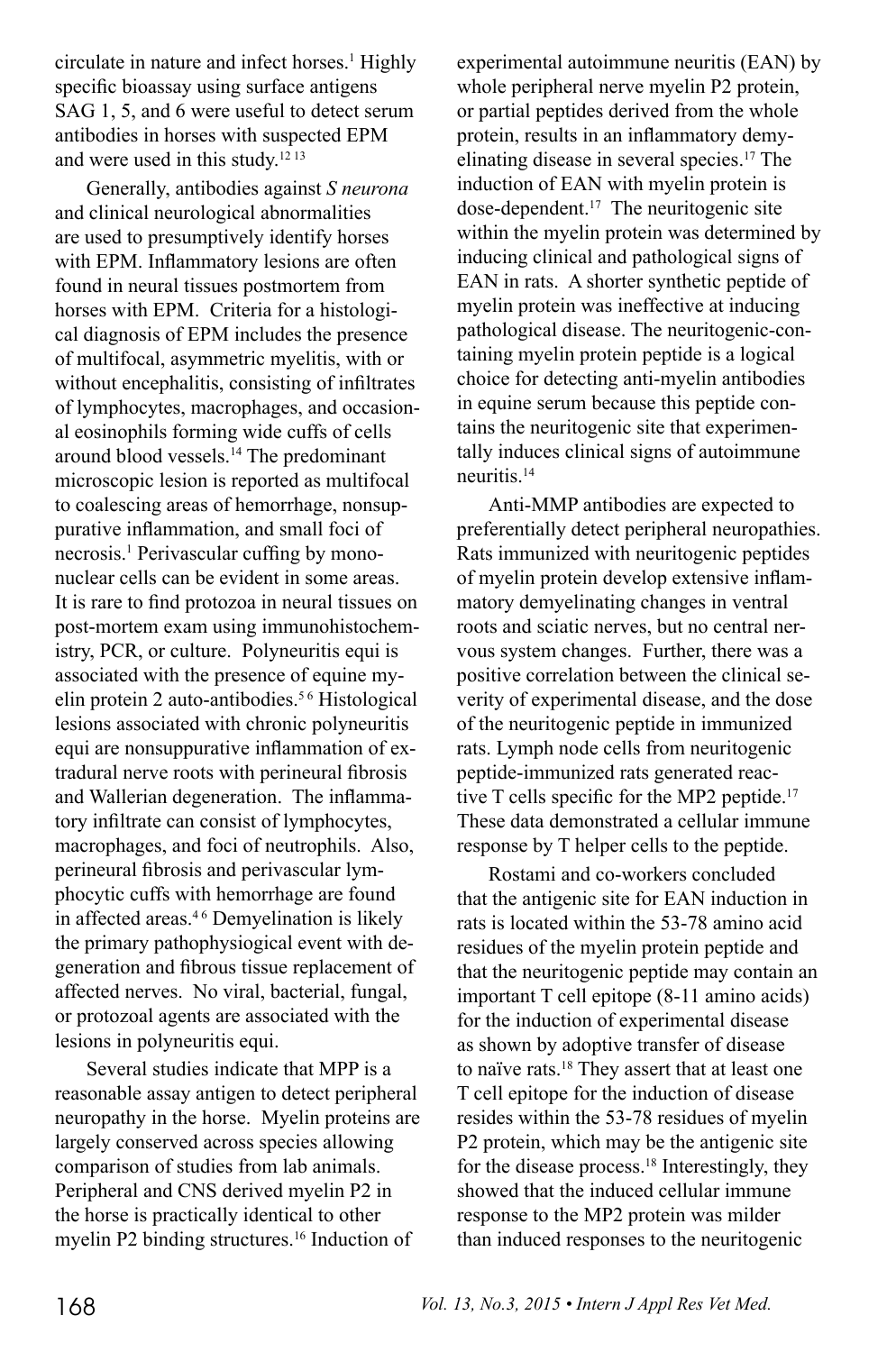peptide. The T cell line lost its proliferative activity to myelin protein activity, whereas the neuritogenic peptides activity was not affected on multiple challenges.

Based on the foregoing, it is logical to use the putative disease-inducing peptide to detect anti-myelin antibodies in horses with suspected peripheral neuropathy. The absence of MPP antibodies in some ataxic horses in this study may indicate that clinical signs are due to central neuroinflammation and not peripheral neuroinflammation. Detection of serum antibodies to MMP may differentiate a T cell mediated peripheral neuritis from clinical signs associated with conditions that induce central nervous system lesions in horses. However, it would be possible to have both central nervous system and peripheral neurodegenerative disease associated with EPM in the same animal.

Protozoa rarely remain in the CNS of horses that continue to exhibit progressive clinical signs of neurodegeneration, leading to speculation that the pathogenesis of disease is initiated by parasites, but disease progression is not parasite dependent. One may speculate as to the relationship of protozoa-mediated inflammation and cytokine mediated encephalomyelitis by molecular analysis. A molecular (BLAST, Basic Logical Alignment Tool NCBI) analysis of the amino acids 57-78 (MMP) of the neuritogenic peptide against the *Sarcocystis neurona* NCBI data bank reveals homology with amino acids from surface antigens (Sn-SAG) 4, 5, 6, 1 of *S neurona* and equine IL6. Surface antigens 6, 1, and equine IL6 show sequence identity to amino acids 69-77, 71- 74, and 74-77, respectively. The sequence homology is within the neuritogenic region of the protein.

Based on our study results, homology with the reactive antigenic sites for myelin protein-associated autoimmune polyneuritis supports the association of the pathogenesis of neuritis in EPM horses with *S neurona*  antigens. Further, our results support that IL6 may be the reactive T cell epitope in horses with autoimmune polyneuritis. Surface antigen SAG 4, a conserved *Sarcocystis* surface antigen, is identical to amino acids of MPP at residues 60-68. This homology is within the non-disease inducing 61-72 residues of myelin protein. The homologous amino acids of surface antigen SnSAG 5 also is inside the non-reactive part of the peptide at residues 64-68. It remains to be determined if the three dimensional structure of myelin P2 protein grants significance for SAG 4 and SAG 5 antigens, or a combination of these antigens, in the inflammatory component of EPM. *Sarcocystis neurona*  display major surface antigens during infection, and it is possible that these *S neurona*  antigens or antibodies against them react with T cell epitopes that induce neurodegenerative disease in horses. A possible mechanism of the neuroinflammatory component of EPM syndrome can be speculated if clinically ill horses have serum antibodies against SAG 1, 5, 6 and MPP as we demonstrated.

Supporting the association of the mechanism of disease with equine cytokine IL6 is the clinical response to levamisole HCl because one known action of levamisole HCl is the inhibition of the production of IL6. (9) A clinical response was apparent in 48 of 55 treated horses in this study. It would be beneficial to differentiate horses with IL6 mediated peripheral neuropathies versus central neurodegenerative conditions because treatment may differ.

Our data supports that some, but not all horses may have peripheral neuritis and at least one etiology of polyneuritis equi may be *Sarcocystis neurona* infections (Table 1). It was not determined how long MPP antibodies remain in the successfully treated horses. Our data indicates that levamisole HCl may treat both peripheral and central neuroinflammation associated with protozoal infections.12) There was little difference between horses with and without serum MPP antibodies that show a positive response to treatment (Table 2) indicating another condition, central neuroinflammation, may be present in some horses. Levamisole HCl